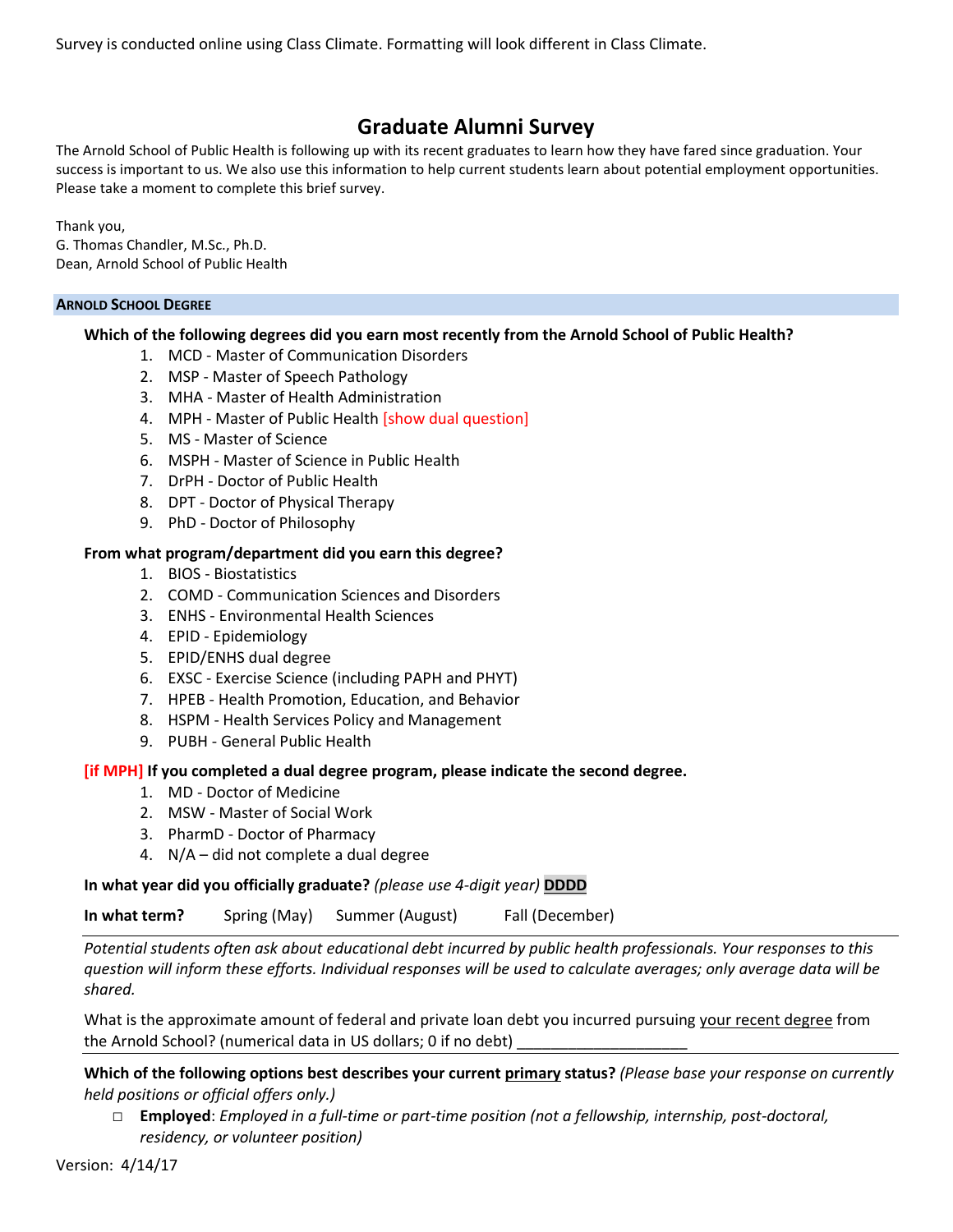- □ **Training program participant**: *Participating in a fellowship, internship, post-doctoral, or residency program)*
- □ **Continuing education**: *Enrolled in or have been accepted in and planning to enroll in a program of further study or training (e. g., graduate program, medical school, etc.)*
- □ **Volunteer**: *Participating in a volunteer or service program (e.g., Peace Corps, mission work)*
- □ **Not employed, but seeking employment or continuing education**: *Not employed but engaged in the job search process or seeking and not enrolled in a program of continuing education/ training.*
- □ **Not employed and not seeking employment**: *Not employed and not pursuing either employment or continuing education at this time.*

### **[if employed] EMPLOYMENT INFORMATION**

## **Please enter the following information about your employment:**

## **Are you employed in a full-time or part-time position?**

- □ Full-time: *Generally defined as 30 hours or more per week*
- □ Part-time: *Generally defined as less than 30 hours per week*

Name of company or agency where you are employed (optional):

**Employer location** - city and state (country if outside the US):

**Job title: \_\_\_\_\_\_\_\_\_\_\_\_\_\_\_\_\_\_\_\_\_\_\_\_\_**

**Job function (might not be the same as this job title): (maximum 100 characters)\_\_\_\_\_\_\_\_\_\_\_\_\_\_\_\_\_\_\_\_**

# **Start date (mm/dd/yyyy): \_\_/\_\_/\_\_\_\_**

# **Were you employed in this same position prior to/concurrent to earning your recent public health degree?** Yes/No

## **Which of the following best describes your primary employment sector?**

- □ **Academic institution**: Includes elementary, secondary, or post-secondary academic institution. [ask academic institution detail]
- □ **Government Agency**: Includes U.S. Federal, State, Local, or Tribal government agency; U.S. Military; or non-U.S. government. [ask government detail]
- □ **Healthcare organization**: Includes hospital or healthcare provider, managed care organization, etc.
- □ **For-profit business, industrial, or commercial firm**: Includes health insurance or health IT company; consulting firm; marketing, public relations, or communications firm; pharmaceutical, biotech, or medical device firm; or other industrial, commercial, or for-profit firm.
- □ **Non-profit organization**: Includes association, foundation, voluntary, NGO, non-profit health insurance, or other non-profit organization
- □ **Self-employed**
- □ **Other** sector, please specify below [show other type]

#### **[If sector = academic] Which of the following best describes your academic employment setting?**

- $\square$  Elementary or secondary academic institution (e.g., public or private school, school district, etc.)
- □ Post-secondary academic institution (e.g., community college, university, etc.)
- □ Other academic setting *(please specify below)*

**[if other]** Other academic setting: *\_\_\_\_\_\_\_\_\_\_\_\_\_\_\_\_\_\_\_\_* 

## **[if sector = government]: Which of the following best describes your government employment setting?**

- □ U.S. federal government health agency (DHHS, CDC, NIH, HRSA, etc.)
- □ Other U.S. federal government agency (not a health agency)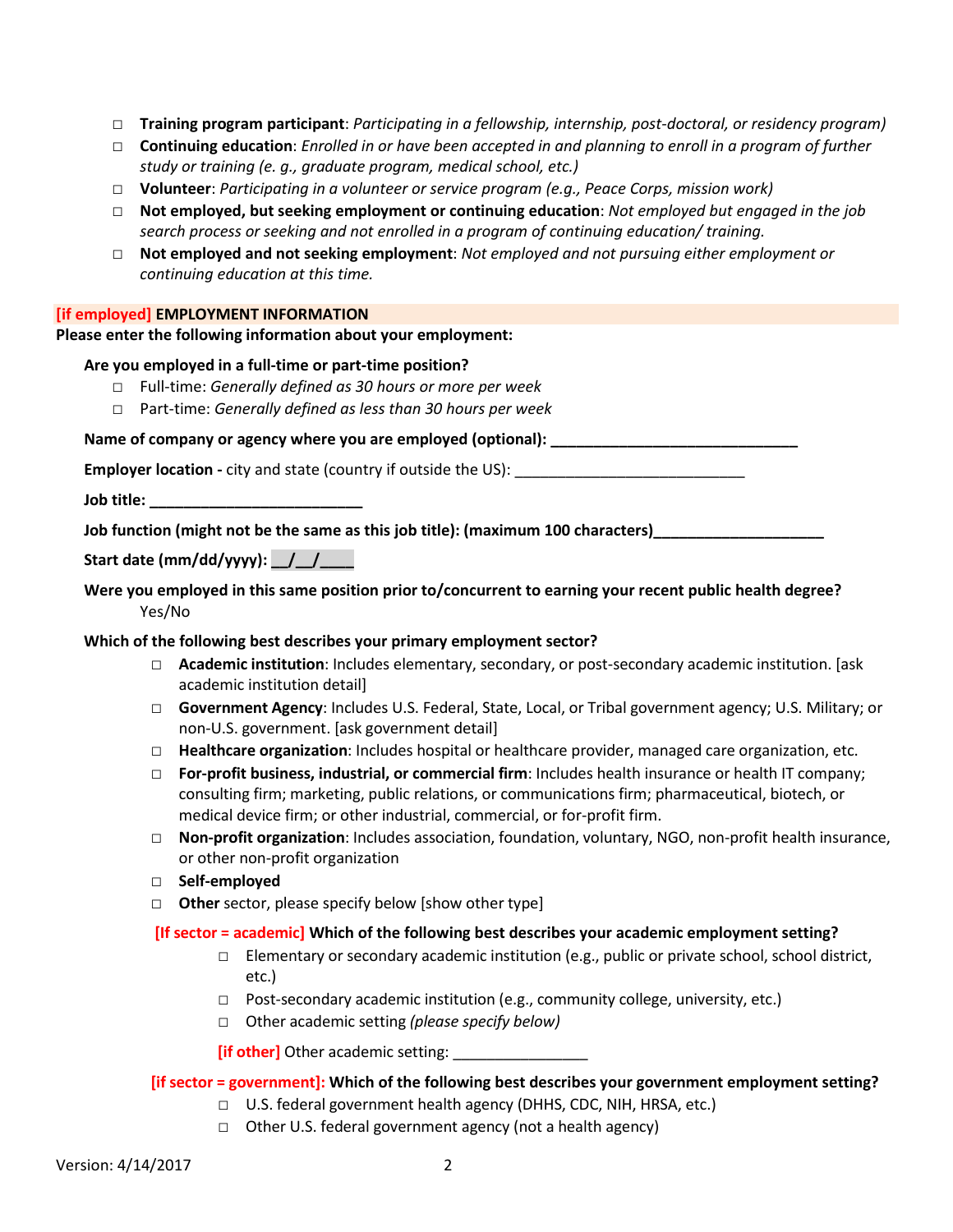- □ State health department
- □ Other state government (not health department)
- □ Local (county or city) health department
- □ Other local government (not health department)
- □ Tribal government
- □ U.S. Military
- □ Government, non-U.S.
- □ Other government setting *(please specify below)*

**[if other]** Other government setting: \_\_\_\_\_\_\_\_\_\_\_\_\_\_\_\_

**[if sector = other]** Other sector

**Do you consider your work health-related?** Yes/No

**Do you consider your work public health-related?** Yes/No

*Prospective students often ask about the range of salaries available to graduates in the many public health disciplines. Please indicate your annual base salary and any guaranteed first year bonus (e.g. sign-on and/or year-end). Your answers will be kept strictly confidential. They will be used to calculate averages; only average data will be shared.*

Annual Base Salary: (numerical value in US dollars)\_\_\_\_\_\_\_\_\_\_\_\_\_\_\_\_\_\_

First Year Bonus: (numerical value in US dollars; 0 if no bonus) \_\_\_\_\_\_\_\_\_\_\_\_\_\_\_

## **[if continuing education in PH or other] EDUCATIONAL INFORMATION**

**Please enter the following information about the educational program in which you are now enrolled:**

## **What is your area of study?**

- □ Public health degree/training program
- □ Medical degree/training program
- □ Other degree/training program

What degree are you seeking (e.g., MS, MA, MBA, PhD, etc.): **with the same of the set of the set of the set of the set of the set of the set of the set of the set of the set of the set of the set of the set of the set of t** 

**In what program/major? \_\_\_\_\_\_\_\_\_\_\_\_\_\_\_\_\_\_**

**Institution name: \_\_\_\_\_\_\_\_\_\_\_\_\_\_**

**Where is the institution located - city and state (country if outside the US)?**

## **Are you enrolled full or part-time? Full-time/Part-time**

## **[if unemployed seeking or not seeking ] UNEMPLOYMENT INFORMATION**

Which of these best describes your primary reason for being unemployed or not seeking employment?

- 1. Family or personal reasons
- 2. Enrolled/Enrolling in a degree or certificate program
- 3. Unable to find employment related to career goals or area of study
- 4. Unable to find employment at a sufficient level of pay
- 5. Unable to find employment where I live or want to live
- 6. Unable to find any employment
- 7. Other (please specify below) [show other reason]

[if other] Other reason (maximum 100 characters) \_\_\_\_\_\_\_\_\_\_\_\_\_\_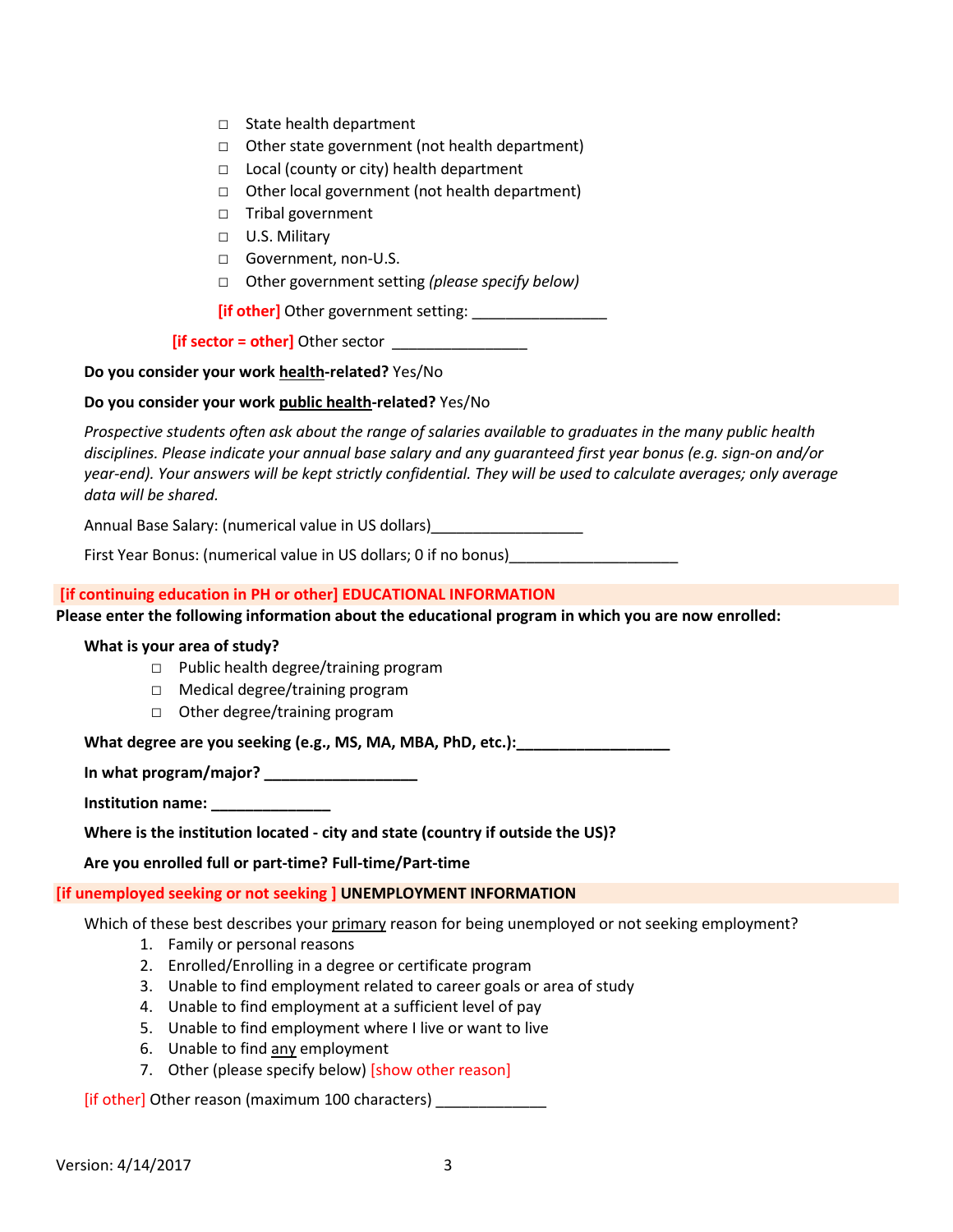#### **SATISFACTION SURVEY**

#### **Overall, did your Arnold School degree program meet your educational goals?**

Yes, definitely Yes, somewhat Not at all

#### **Would you recommend this degree program to a friend considering graduate school?**

Yes, definitely Yes, with some reservations No, probably not No, under no circumstances

#### **Overall, how satisfied are you with the graduate education at the Arnold School?**

Very dissatisfied, Dissatisfied, Satisfied, Very Satisfied

# **How satisfied are you with the way the Arnold School prepared your for your chosen career?** Very dissatisfied, Dissatisfied, Satisfied, Very Satisfied

## **How satisfied are you with the contribution of the Arnold School to your professional and academic growth in**

**each of the following areas** (Very dissatisfied, Dissatisfied, Satisfied, Very Satisfied)

Writing effectively in your field Working cooperatively in a group Communicating effectively in your field Critically analyzing research literature and/or technical writing from your field Preparing for further education in your field Learning independently Understanding different philosophies and cultures Understanding the interaction of society and environment Applying research to problems in your field Recognizing your responsibilities, rights, and privileges as a professional Applying quantitative principles and methods to problems in your field Defining and solving problems in your field

**In general, how satisfied are you with the Arnold School with regard to the following:** (Very dissatisfied,

Dissatisfied, Satisfied, Very Satisfied)

Advising and other student services Assistance by faculty in pursuing your career (e.g., mentoring) Assistance in finding employment

### **GENERAL INFORMATION**

#### **In what year were you born?** (4-digit year) DDDD

### **What is your gender?** Female/Male

#### **What is your citizenship status?**

- 1. U.S. citizen or permanent resident
- 2. Non-U.S. citizen or non-permanent resident [hide Hispanic & race questions]

#### [if citizen/permanent resident] **Are you Hispanic or Latino?**

- 1. Yes
- 2. No

### [if citizen/permanent resident] **Select one or more of the following races with which you identify.**

- 1. American Indian or Alaska Native
- 2. Asian
- 3. Black or African American